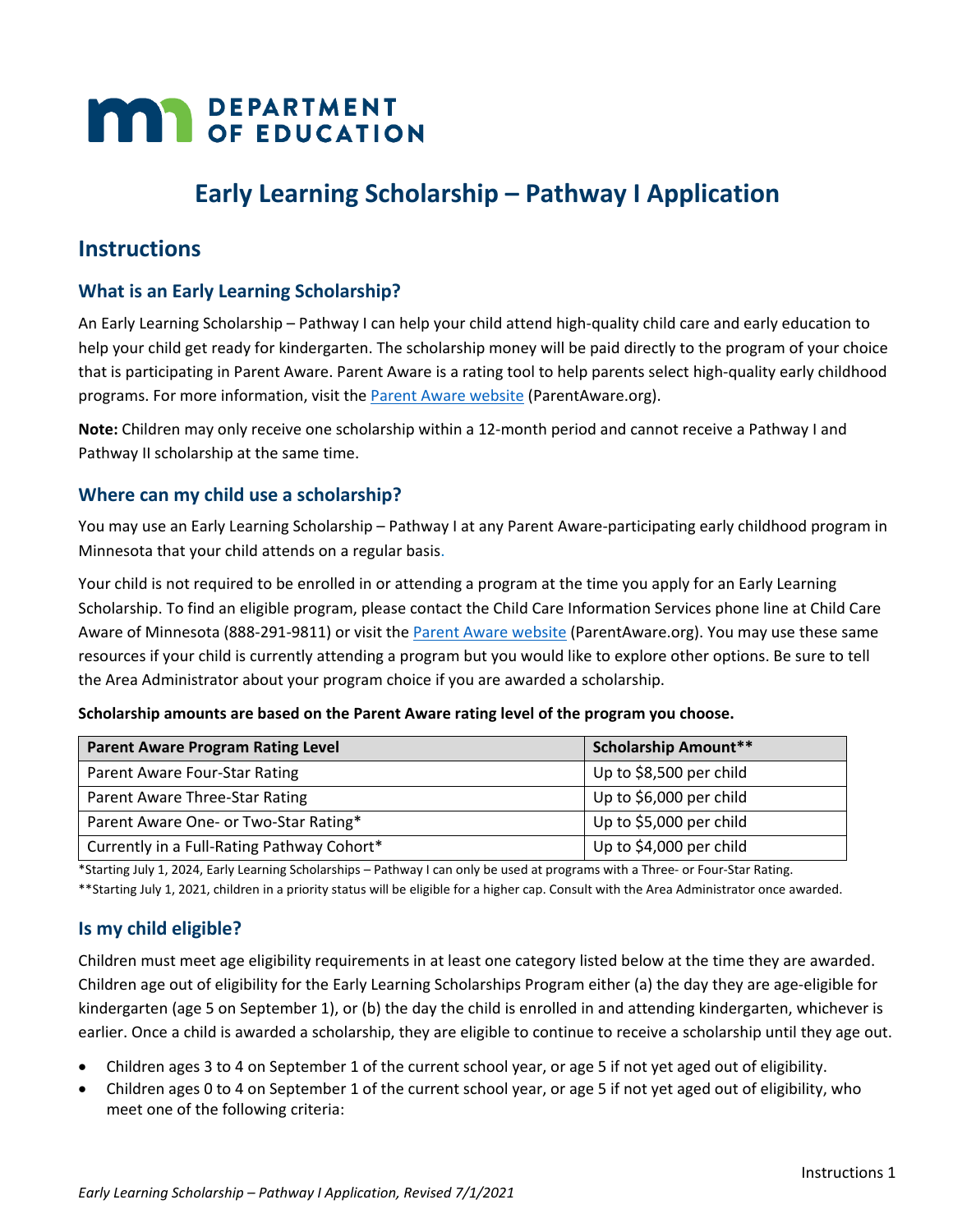- A parent of the child is under the age of 21 and currently pursuing a high school or general education equivalency diploma (GED)\*; or
- The child is in foster care or in need of child protective services\*; or
- The family has experienced homelessness in the previous 24 months\*; or
- The child has a sibling who has already been awarded a scholarship and attends the same program, as long as funds are available. Applications for eligible siblings do not require proof of income eligibility.

**\*Note:** Priority for funding is given to children who meet the eligibility criteria with an asterisk (\*). Families must also meet income eligibility requirements after meeting at least one of these priority criteria above.

Awards are made as long as funds are available. If a child is determined to be eligible for an early learning scholarship and funds are not available, they will be added to the waitlist.

#### **Additional Requirements**

Only a parent or legal guardian of the child/children may apply for an Early Learning Scholarship – Pathway I, and your family must meet the following requirements:

- **Location:** You must have a Minnesota address (residing in the state of Minnesota).
- **Income:** You must have a family income equal to or less than 185 percent of the federal poverty level or be receiving certain publicly funded assistance in an approved state or federal public assistance program.

**The chart below is based on the poverty guidelines published in the Federal Register on January 13, 2021** and is valid for awards from July 1, 2021 through June 30, 2022.

| <b>Family Size</b> | <b>Gross Income</b> | <b>Family Size</b> | <b>Gross Income</b> |
|--------------------|---------------------|--------------------|---------------------|
|                    | \$32,227            |                    | \$65,823            |
|                    | \$40,626            |                    | \$74,222            |
|                    | \$49,025            |                    | \$82,621            |
|                    | \$57,424            | 0**                | \$91,020            |

\*\*For family units of more than nine members, add **\$8,399** for each additional member.

#### **How do I Apply for an Early Learning Scholarship?**

- 1. Complete the application in ink or electronically. Information that is required is marked with an asterisk (\*).
	- If the child is in foster care, the county or tribal social service agency must complete and sign the application. The foster parent cannot apply directly for a scholarship.
- 2. Attach the required documentation to demonstrate your eligibility. See Page 5 for requirements for Option 1 (proof of participation in a publically funded program) or Option 2 (proof of income).
	- If applying in the parent under 21 eligibility category, the applicant must provide written proof of the parent's pursuit of a high school diploma or GED<sup>®</sup> on the letterhead of the education organization providing the course(s) of study the parent attends.
- 3. Read the Agreement to Comply with Requirements and Tennessen Warning.
- 4. Sign and date the application in ink or electronic signature.
- *5.* Submit your original application to the Area Administrator by following the instructions provided at the bottom of the Application Checklist on the next page.

*This form was created by the Minnesota Department of Education and must not be altered or adjusted in any way. Funding provided by the Minnesota Department of Education using state funding to support administration of early learning scholarships, Minnesota Statutes, section 124D.165.*